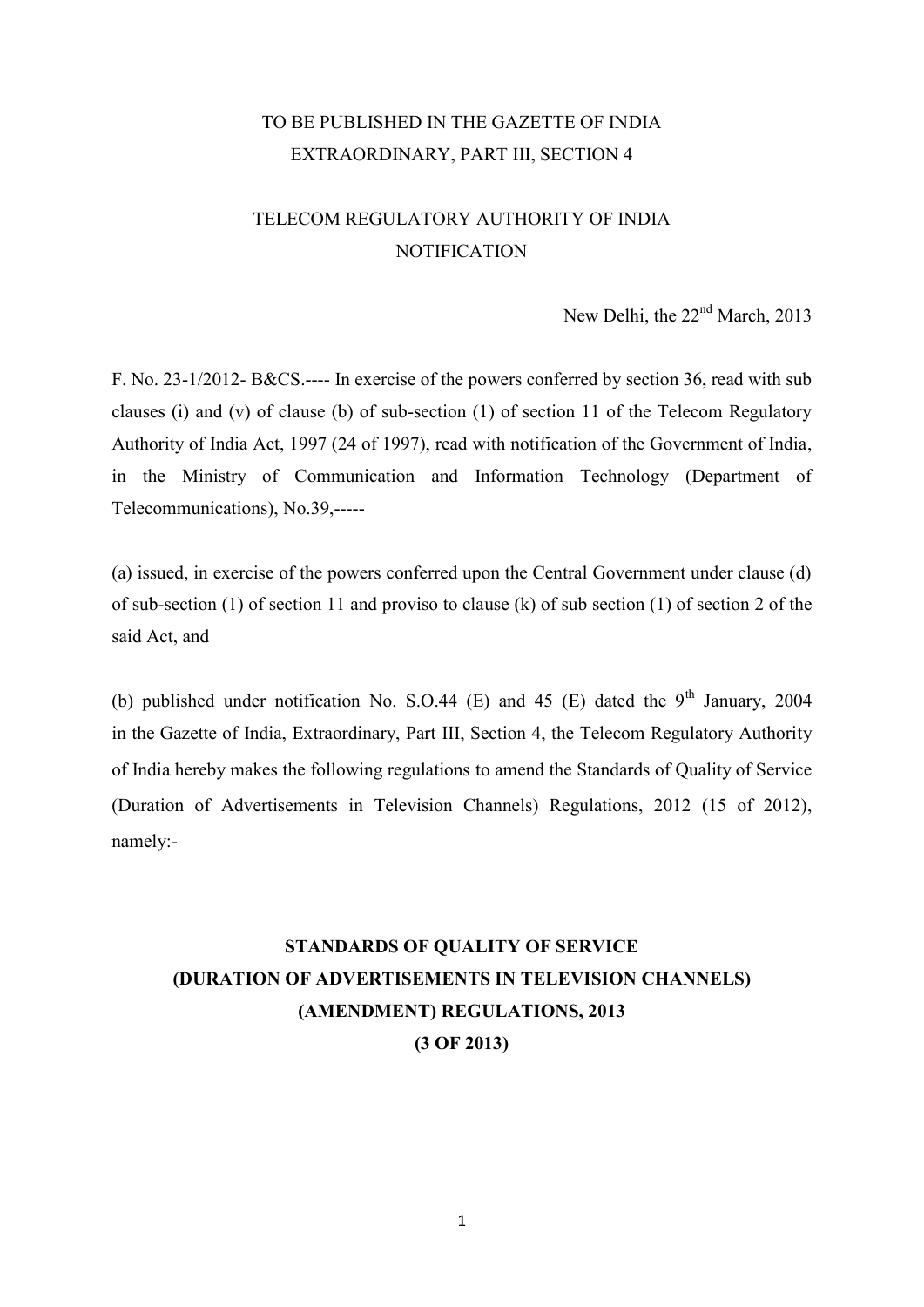- 1. Short title, extent and commencement.---(1) These regulations may be called the Standards of Quality of Service (Duration of Advertisements in Television Channels) (Amendment) Regulations, 2013.
	- (2) They shall come into force from the date of their publication in the Official Gazette.
- 2. For regulation 3 of the Standards of Quality of Service (Duration of Advertisements in Television Channels) Regulations, 2012 (15 of 2012) (hereinafter referred to as the principal regulations), the following regulation shall be substituted, namely:---

"3. Duration of advertisements in a clock hour.--- No broadcaster shall, in its broadcast of a programme, carry advertisements exceeding twelve minutes in a clock hour.

Explanation: The clock hour means a period of sixty minutes commencing from 00.00 of an hour and ending at 00.60 of that hour. (example: 14.00 to 15.00 hours).".

- 3. Regulation 4 of the principal regulations shall be deleted.
- 4. After Chapter II, the following Chapter shall be inserted, namely:---

## "CHAPTER III

#### **MISCELLANEOUS**

4. Power of the Authority to intervene.--- The Authority may, by order or direction issued from time to time, intervene for the purpose of protecting the interests of the subscribers or for ensuring compliance of the provisions of these regulations.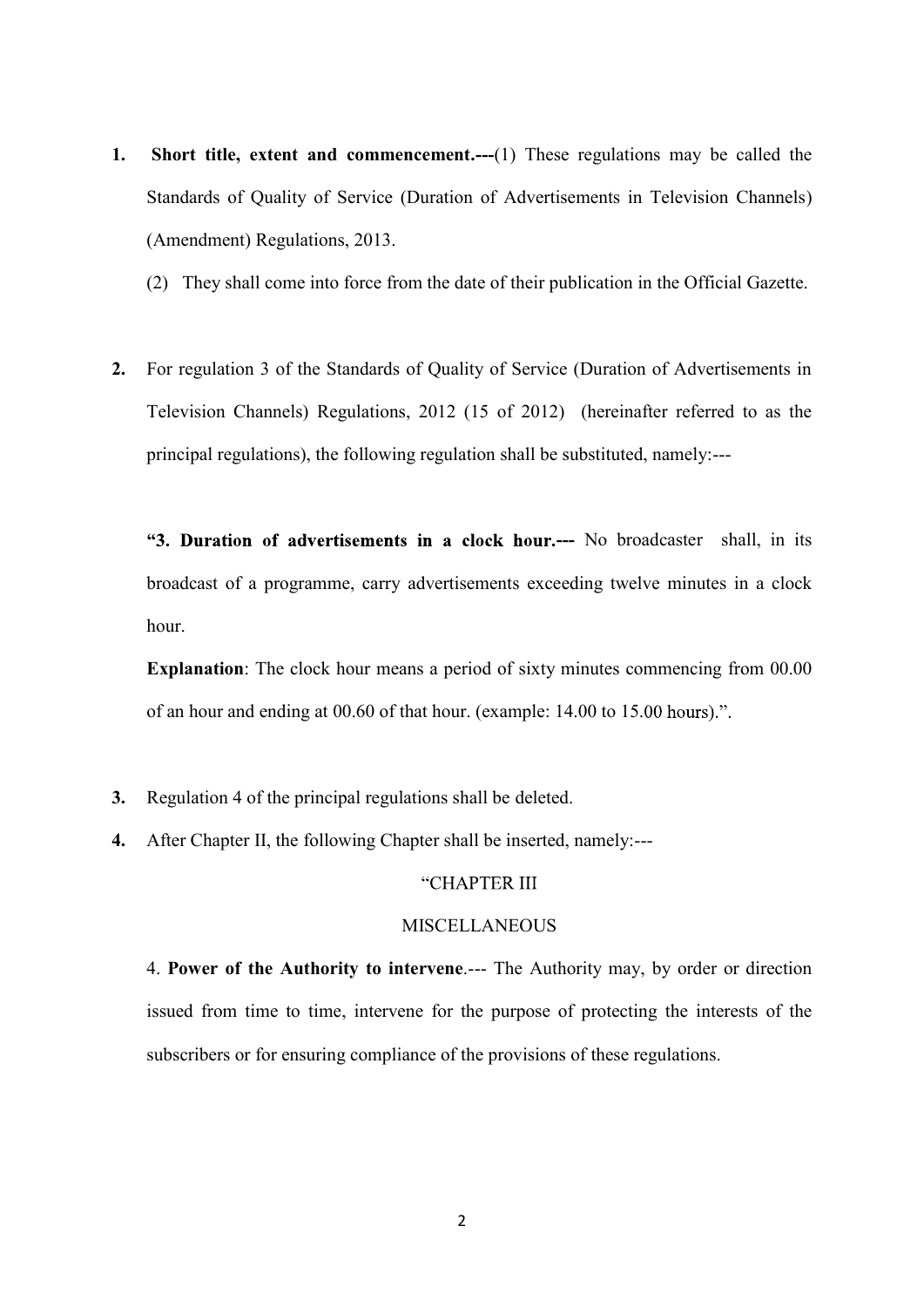5. Reporting requirement.--- Every broadcaster shall, within fifteen days from the end of a quarter, submit to the Authority, in the format specified by it by order, the details of advertisements carried in its channel." end of a quarter, submit to the Authority, in the format specified by it by order, the details of advertisements carried in its channel."

## (RAJEEV AGRAWAL) SECRETARY

Note.1----The principal regulations were published in the Gazette of India, Extraordinary, Part III, Section 4 dated the 14<sup>th</sup> May, 2012 vide Notification No. 23- $1/2012$ - B&CS dated the  $14<sup>th</sup>$  May, 2012.

Note.2----- The Explanatory Memorandum annexed to this regulation explains the objects and reasons of the Standards of Quality of Service (Duration of Advertisements in Television Channels) (Amendment) Regulations, 2013 (3 of 2013).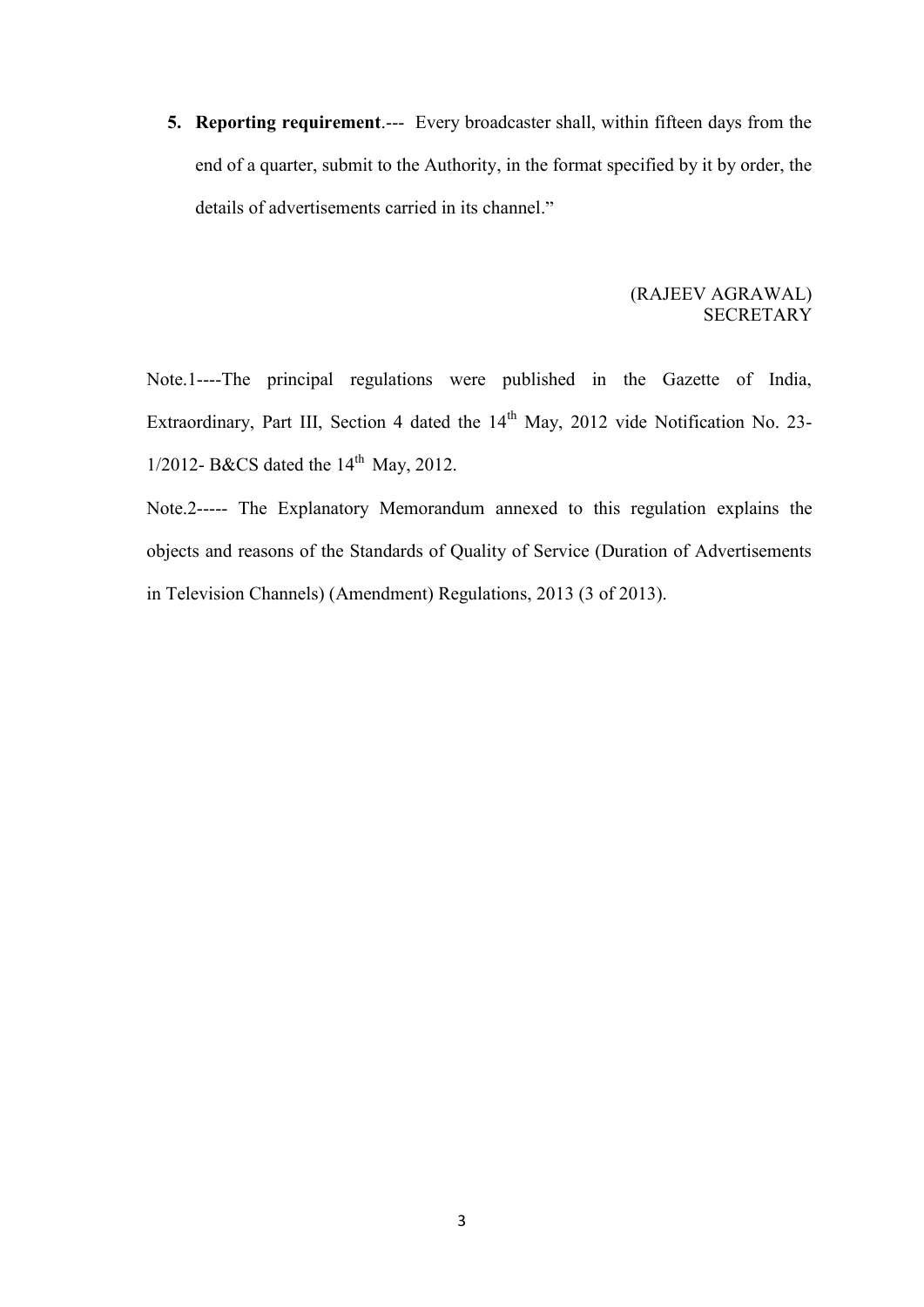#### Annexure

## Explanatory Memorandum

1) The Telecom Regulatory Authority of India (TRAI), established under the Telecom Regulatory Authority of India Act, 1997(24 of 1997) has been entrusted with discharge of certain functions, inter alia, to regulate the telecommunications services and to protect the interests of service providers and consumers of the telecom sector. When the Telecom Regulatory Authority of India Act, 1997 was enacted, broadcasting services were specifically excluded from the definition of the "telecommunication services". Subsequently, when the Act was amended in 2000, a proviso was added in clause (k) of sub-section (1) of section 2 of TRAI Act conferring power on the Central Government to notify other services to be telecommunication services including broadcasting services. The said sub-clause (k) reads as under :-

(k) "telecommunication service" means service of any description (including) electronic mail, voice mail, data services, audio tex service, video tex services, radio paging and cellular mobile telephone services) which is made available to users by means of any transmission or reception of signs, signals, writing, images and sounds or intelligence of any nature, by wire, radio, visual or other electromagnetic means but shall not include broadcasting services;

[PROVIDED that the Central Government may notify other service to be telecommunication service including broadcasting services;]

Government of India has, through the Ministry of Communication and Information Technology Gazette Notification NO. 39, dated  $9<sup>th</sup>$ January 2004, vide SO no. 44(E), notified the Broadcasting Services and Cable Services to be telecommunication service thereby bringing the regulation of Broadcasting and Cable TV services under the ambit of TRAI.

2) Televisions channels are required to follow the 'advertising code' contained in the Cable Television Networks Rules 1994 (hereinafter referred to as the CTNR, 1994), as amended from time to time. The extant provisions, concerning the duration and format of advertisements in the TV channels, are as under: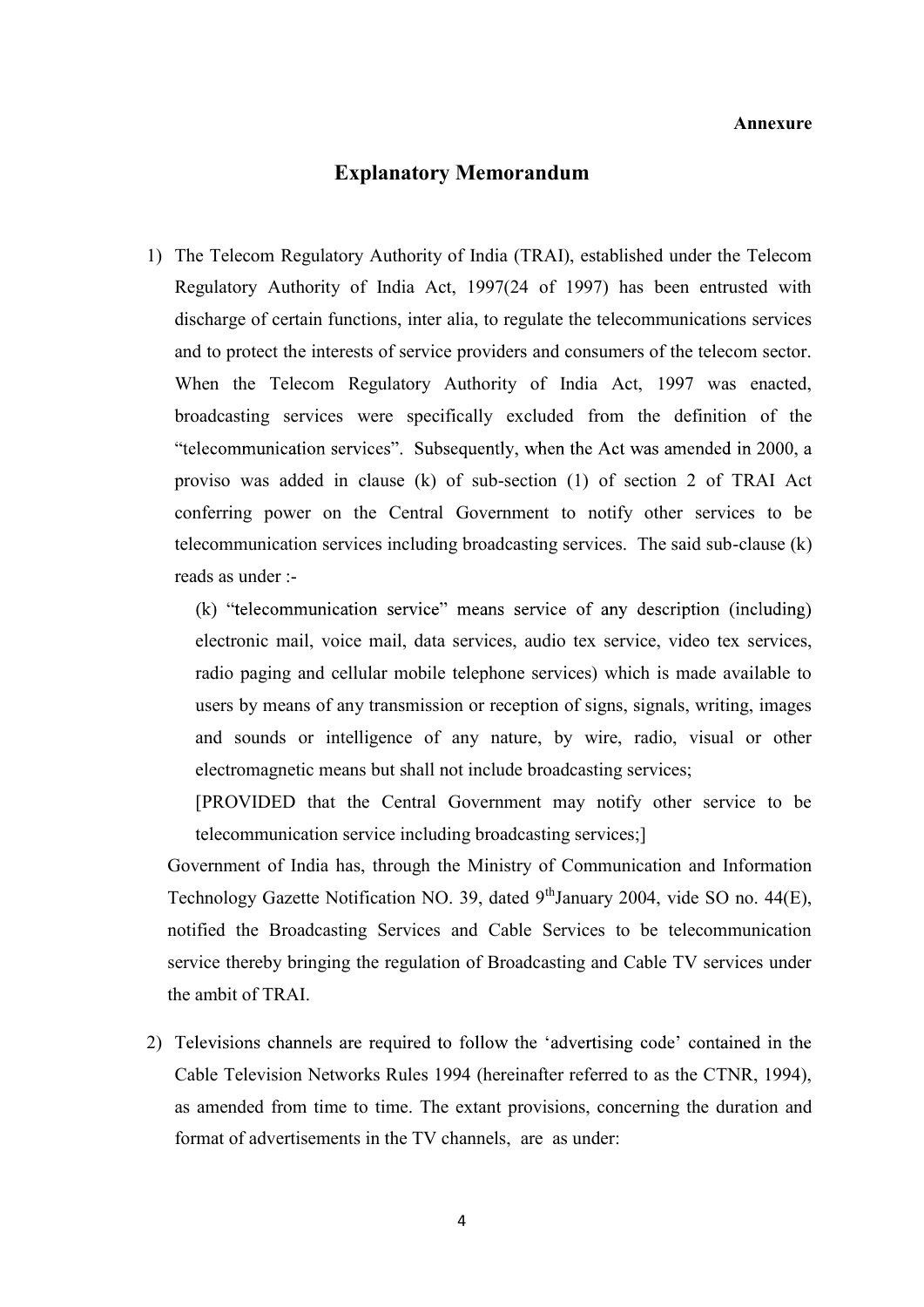7. Advertising Code.

 $-1.1$  -maximum construction  $-1.1$ 

 (6) The picture and the audible matter of the advertisement shall not be excessively 'loud;

 (10) All advertisement should be clearly distinguishable from the programme and should not in any manner interfere with the programme viz., use of lower part of screen to carry captions, static or moving alongside the programme.

 (11) No programme shall carry advertisements exceeding 12 minutes per hour, which may include up to 10 minutes per hour of commercial advertisements, and up to  $2$  minutes per hour of a channel's self-promotional programmes.  $\cdots$ <sup>33</sup>

- 3) Section 11 of the TRAI Act contains the functions of the Authority. Section 11(1) states that notwithstanding anything contained in the Indian Telegraph Act, 1885, the functions of the Authority shall be to make recommendations, either suo motu or on a request from the licensor, on the matters contained therein which includes the need and timing for introduction of new service provider and terms and conditions of licence to a service provider. Section 11 (1) (b) contains the mandatory functions of TRAI and states that the Authority shall discharge the following functions, which, inter alia, include to ensure compliance of terms and conditions of licence and to lay down the standards of quality of service to be provided by the service providers and to ensure the quality of service provided by the service providers so as to protect interests of the consumers of Telecommunication Services. Section 11(1) (c) grants power to the Authority to levy fees and other charges at such rates and in respect of such services as may be determined by regulations and section 11 (1) (d) grants residual power to the Authority to perform such other functions including such administrative and financial functions as may be entrusted to it by the Central Government or as may be necessary to carry out the provisions of TRAI Act.
- 4) From the scheme of the Act as described above, the intention of the legislature is absolutely clear in as much as section 11 (1) (d) is in the nature of residuary functions of TRAI, whereas the core functions are prescribed in section 11 (1) (a), (b) and (c) relating to giving recommendations to the Government [section 11 (1)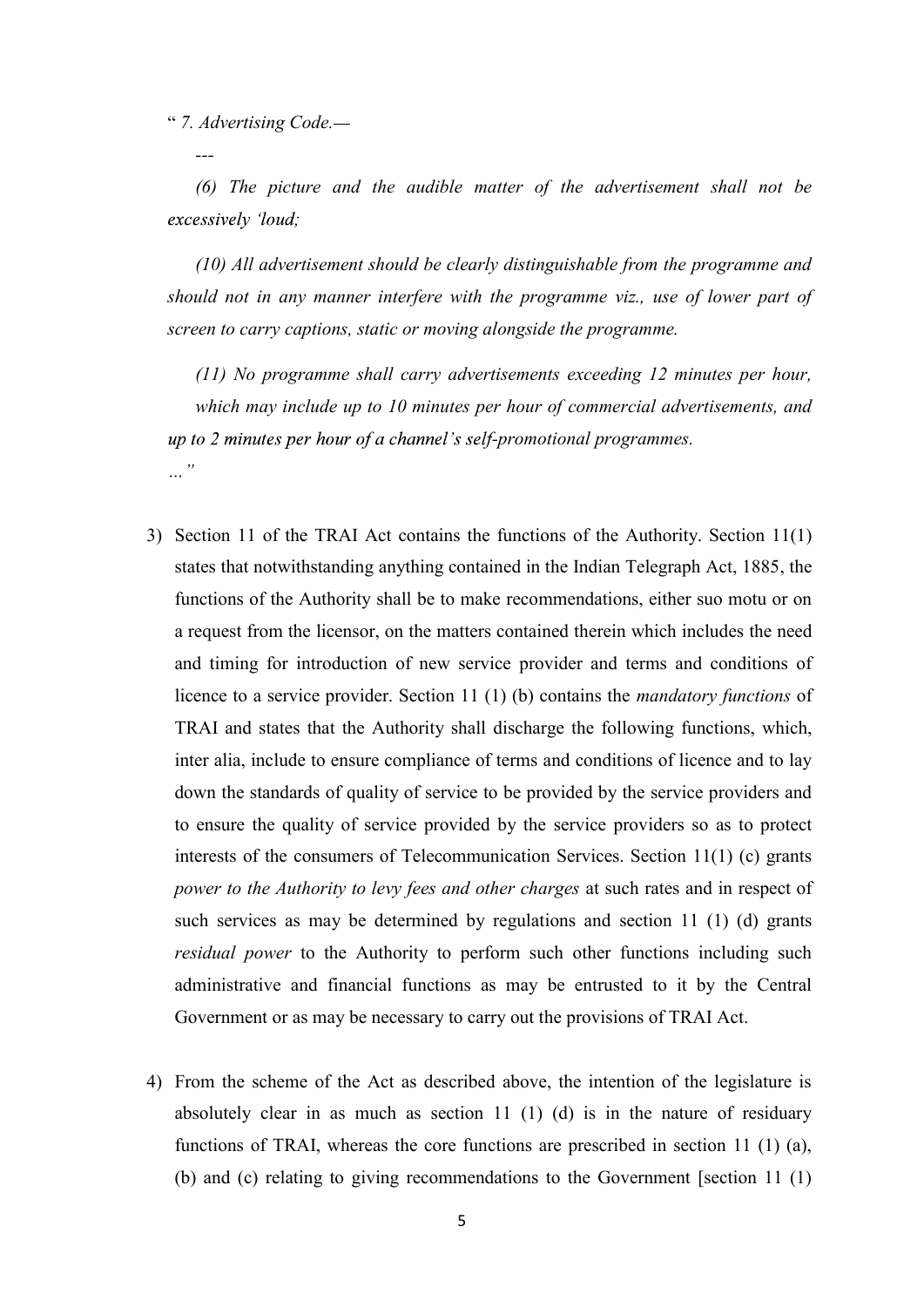(a)], its mandatory functions [section  $11(1)$  (b)] and functions relating to levy of fees and other charges [section 11(1) (c)]. In exercise of power conferred upon it under clause (k) of sub-section (1) of section 2, the Central Government vide its notification F. No. 13-1/2004-Restg. dated  $9<sup>th</sup>$  January, 2004 notified the broadcasting service and cable services to be telecommunication service. This order of the Central Government entailed the Authority to exercise all its core functions relating to broadcasting and cable services in as much as the same are applicable to telecommunication services. Further, through an order of even number of the same date, the Central Government in exercise of powers under clause (d) of sub-section (1) of section 11 of TRAI Act entrusted some additional functions to TRAI including the function to recommend the parameters for regulating maximum time for advertisements in pay channels as well as other channels.

- 5) The moment notification of broadcasting and cable services as telecommunication services was issued, the entire provisions of TRAI Act became applicable to such services and the responsibility to monitor such broadcasting services devolved on the Authority. The rules notified by the Government prescribe certain conditions with respect to carrying of advertisement and states that no programme shall carry advertisements exceeding 12 minutes per hour. The Authority has the power to define the term "quality of service", lay down its standard and ensure its compliance. The advertisements carried on by the broadcaster in their programme is no doubt a quality of service issue as they interfere with the uninterrupted broadcast of a programme and intrusion of advertisements during the telecast of a programme adversely affects the viewing experience of the consumer. There being no regulatory mechanism to monitor the duration of advertisements being carried on in 'an hour', the broadcasters are not adhering to the stipulation of twelve minutes duration of advertisement per hour as mandated under the CTNR 1994. This needs to be effectively regulated and monitored. Therefore, TRAI has made these regulations to effectively monitor the duration of advertisement and to ensure that the broadcasters comply with the legislation in this regard.
- 6) It may also be mentioned here that the power of TRAI to make regulations to carry out the purposes of TRAI Act as contained under section 36(1) of the said Act is very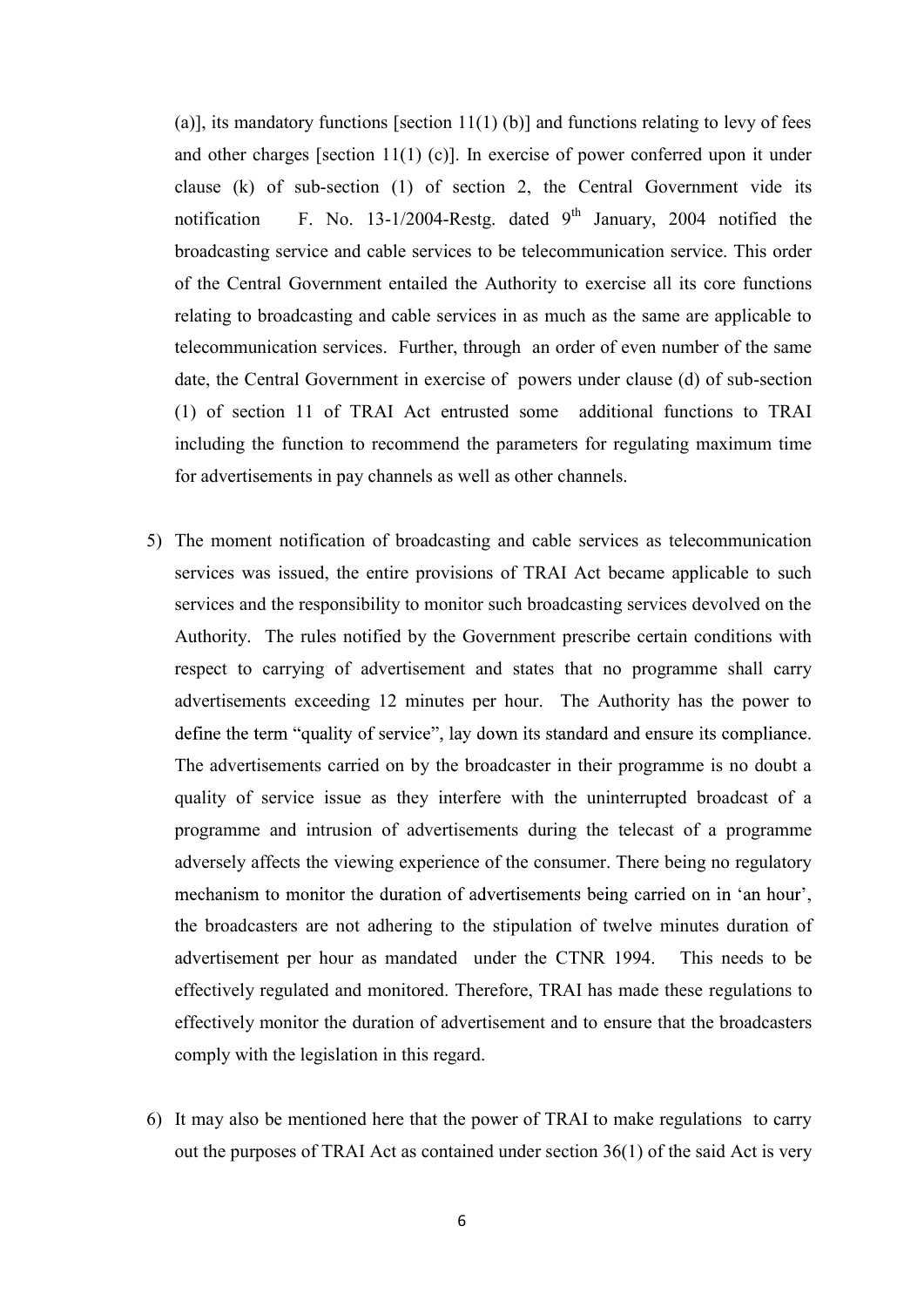wide and is only subject to the provisions of TRAI Act and the rules made thereunder.

- 7) As discussed above, TRAI has been entrusted for laying down the standards of quality of service to be provided by the service providers and ensure the quality of service to the consumers. In this endeavour the Authority has observed that the duration of advertisements is closely related to the quality of viewing experience of the consumers. The quality of viewing experience of the consumers is akin to the quality of service provided by the service providers to the consumers. The Authority has noted that the duration and format of advertisements, being carried in TV channels are generally, not in accordance with the provisions of the advertising code as prescribed in the CTNR, 1994. Therefore, with the primary objective of striking a balance between giving a consumer a good TV viewing experience and protecting the commercial interests of broadcasters, after following the due consultation process, TRAI notified the "Standards of Quality of Service (Duration of Advertisements in Television Channels) Regulations" dated 14<sup>th</sup> May 2012. These regulations, besides prescribing that the limit of advertisement duration should be adhered to on clock hour basis, also provided that (i) advertisements should be carried only during breaks in live sporting action (ii) time gap between consecutive advertisement sessions should be of minimum 30 minutes in case of movies and 15 minutes otherwise (iii) no part screen advertisements should be permitted etc.
- 8) The said regulations were challenged by some of the broadcasters in the Telecom Disputes Settlement and Appellate Tribunal (TDSAT). The broadcasters had challenged the said regulations, inter-alia, mainly on the following grounds: (a) regulation on advertising time and its corresponding effect on the broadcaster's revenues would adversely affect the growth and competition in the broadcasting industry (b) Sports channels, by very nature of the business, stand on a different footing as compared to other genres because of the reasons such as periodic availability of content, limited shelf life and mandatory sharing with Prasar Bharati. Also, the content is obtained at huge cost and with very stringent conditions which strictly regulate how the events would be broadcast with specified timelines allotted to advertisements. In order to minimize other breaks during certain live sporting events, in which natural breaks either occur after relatively long periods or there are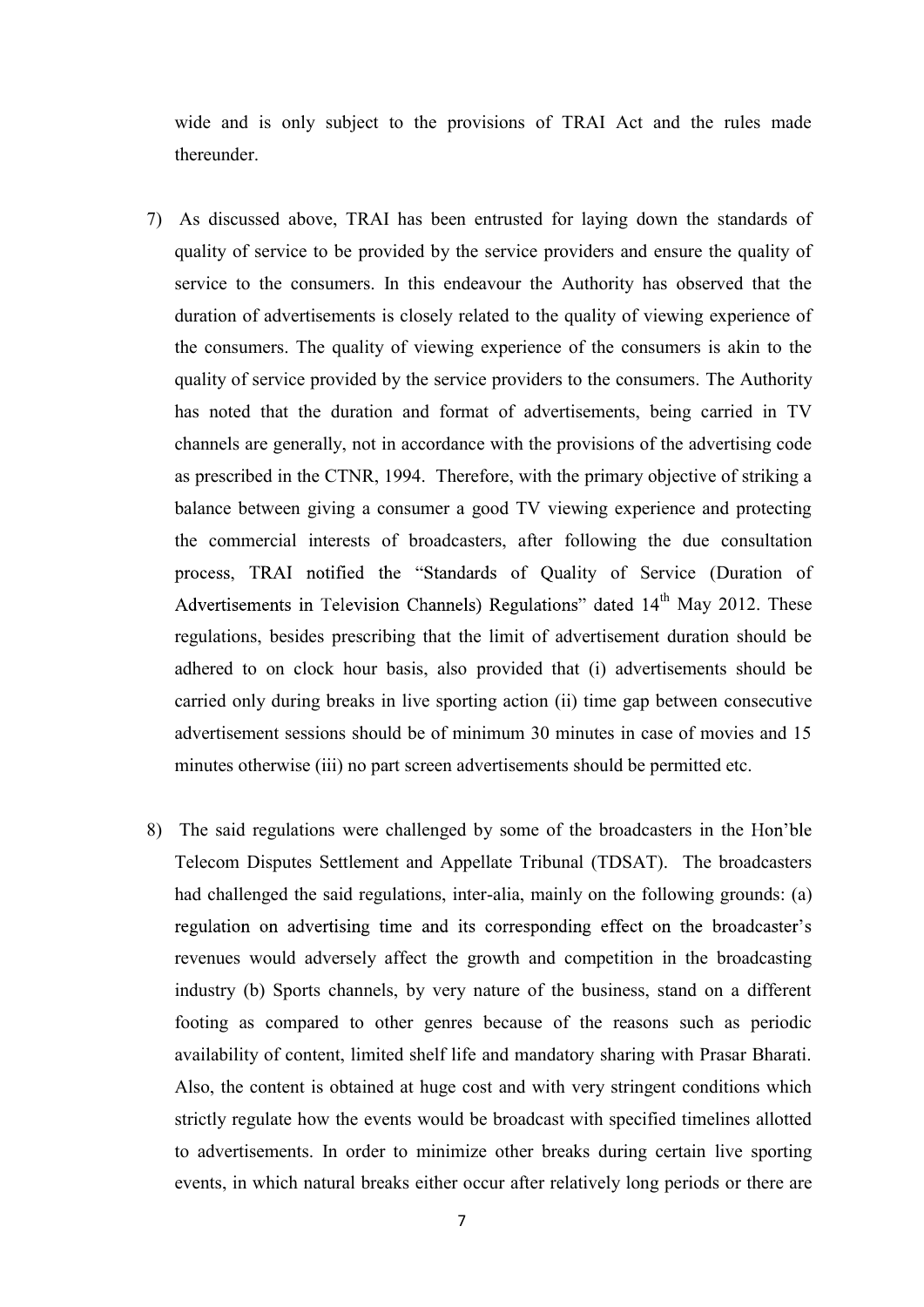no natural breaks such as F1 races, part screen advertisements should be allowed (c) the "part screen" and "drop down" advertisements are integral forms of advertising and (d) statutory rules already exist under the Cable TV Act to regulate the format and duration of advertisements that may be carried on television channels and the regulations are beyond the purview of TRAI and in conflict with the provisions of rule 7 of the CTNR 1994. During hearing of the matter in Hon'ble TDSAT, on  $17<sup>th</sup>$ July, 2012, TRAI stated that the regulator is inclined to consider the issues raised by the broadcasters in the appeal and, in the meantime, TRAI will not take any coercive action.

- 9) Taking into consideration the issues raised by the broadcasters in the H TDSAT, the Authority decided to amend the said regulations. A draft of the amendments to the said regulations was uploaded on TRAI website on  $27<sup>th</sup>$  August 2012, calling for the comments of the stakeholders. The said draft, inter-alia, has a provision regarding enforcement of the prescribed restriction on duration of advertisements on clock hour basis. Another provision is related to reporting by broadcasters, on quarterly basis, the duration of advertisements carried in their channels on clock hour basis, in a prescribed format. In response to the said consultation process, a total of 24 comments were received from the stakeholders including consumers. Subsequently, an open house discussion (OHD) was held on 23<sup>rd</sup> November 2012. After the OHD, additionally, comments from 18 stakeholders were received.
- 10) In response to the consultation process on the draft amendments, the broadcasters stated that prescription of restriction on duration of advertisements on clock hour basis would result in fall in advertisement revenue. It was further mentioned that any curtailment in advertisement revenue would jeopardize the business model of the broadcasters. It was also mentioned that the restriction on advertisement duration would inevitably result in sharp increase in subscription charges which would not only be detrimental to the interests of the small and medium scale enterprises but also to the interests of the consumers. Some of the broadcasters suggested that the said regulations should be deferred for the time being and be made applicable only after completion of on-going digitization process i.e. after December, 2014. On the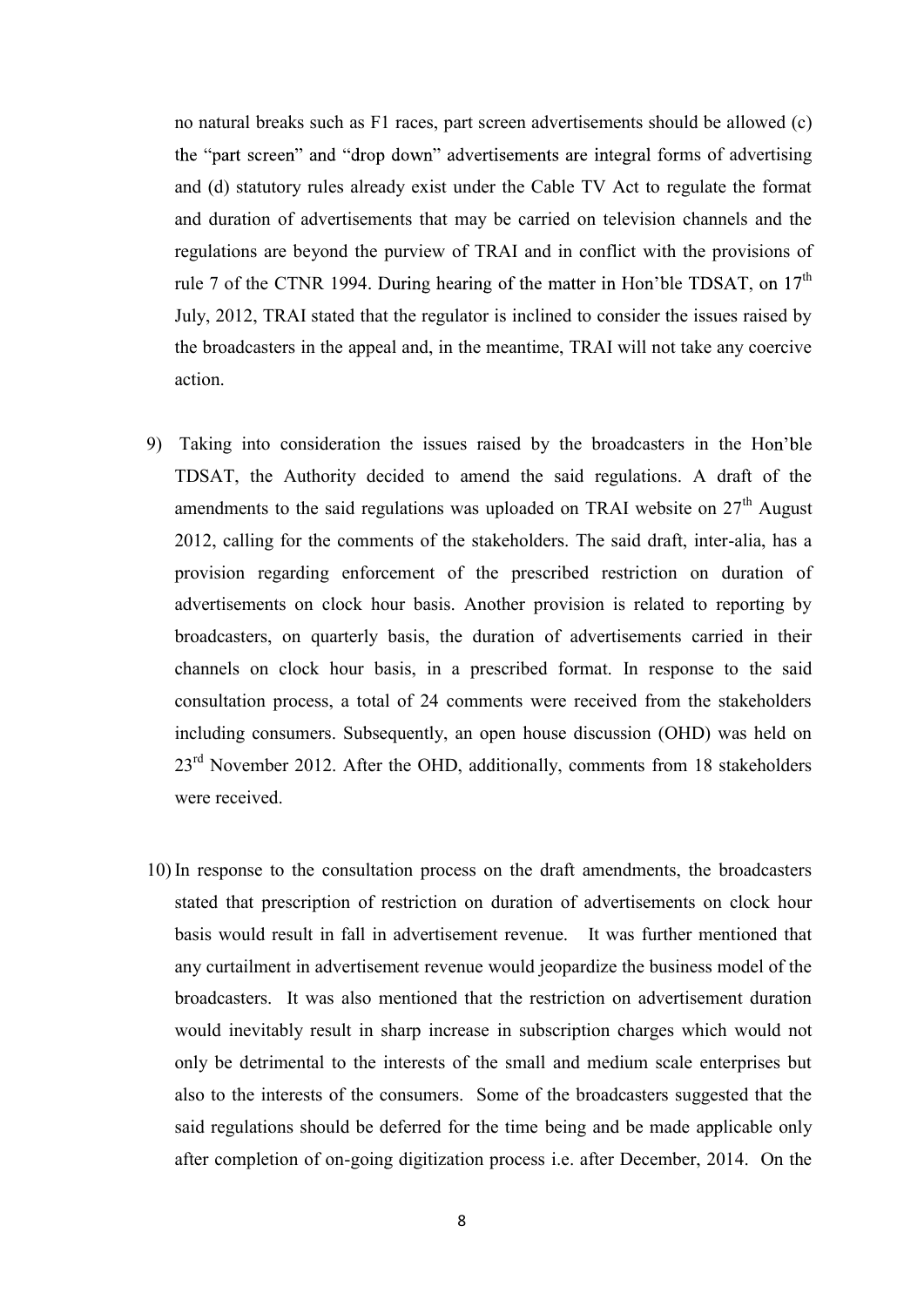clock hour prescription, some of the broadcasters stated that it will result in great practical and programming difficulties for broadcasters by taking away the creative and programming freedom of the broadcasters. One of the broadcasters opined that till December 2014, duration of advertisements should not be regulated on clock hour basis, instead it should be regulated on an average basis, averaged over a period of 24 hour. Some of the broadcasters were also of the view that sports channels merit different treatment. A common benchmark cannot be applied to sports channels and channels of other genres and that live sports programmes should be exempted from any cap on advertising time, however, such advertisements may only be allowed during natural breaks. Live telecasts other than sports should also be treated at par with live sporting events. On the duration of advertisements in pay and free-toair (FTA) channels, some broadcasters suggested that pay channels may be allowed to carry 10 minutes per hour on an average with a cap of 14 minutes in any clock hour. Some other broadcasters have stated that upto 12 minutes per clock hour for commercial advertisements, additional 3 minutes per clock hour for self-promotional advertisements be allowed. It was also stated by the broadcasters that some programs such as teleshopping programmes, non-paid public service advertisements, notification of Government or statutory body, 'on air' promos meant for informing about upcoming programmes, film trailers and music trailers should be excluded from restriction on duration of advertisements. The broadcasters were also of the opinion that restrictions on duration of advertisements is outside the purview of TRAI.

11) Most of the consumer/consumer organizations stated that permitted duration of advertisements for pay channels should be less than that for FTA channels and ideally, pay channels should not be allowed to carry advertisement other than selfpromotion. However, as a compromise, advertisements for 5 minutes may be allowed in pay channels. For FTA channels 12 minutes (including self-promotion) may be allowed. Consumers and consumer organisations further mentioned that the restriction on duration of advertisements is outside the purview of Self Regulatory Committees of broadcasters as it is not related to content and it is the responsibility of TRAI to keep in mind consumer interests and consumer viewing experience.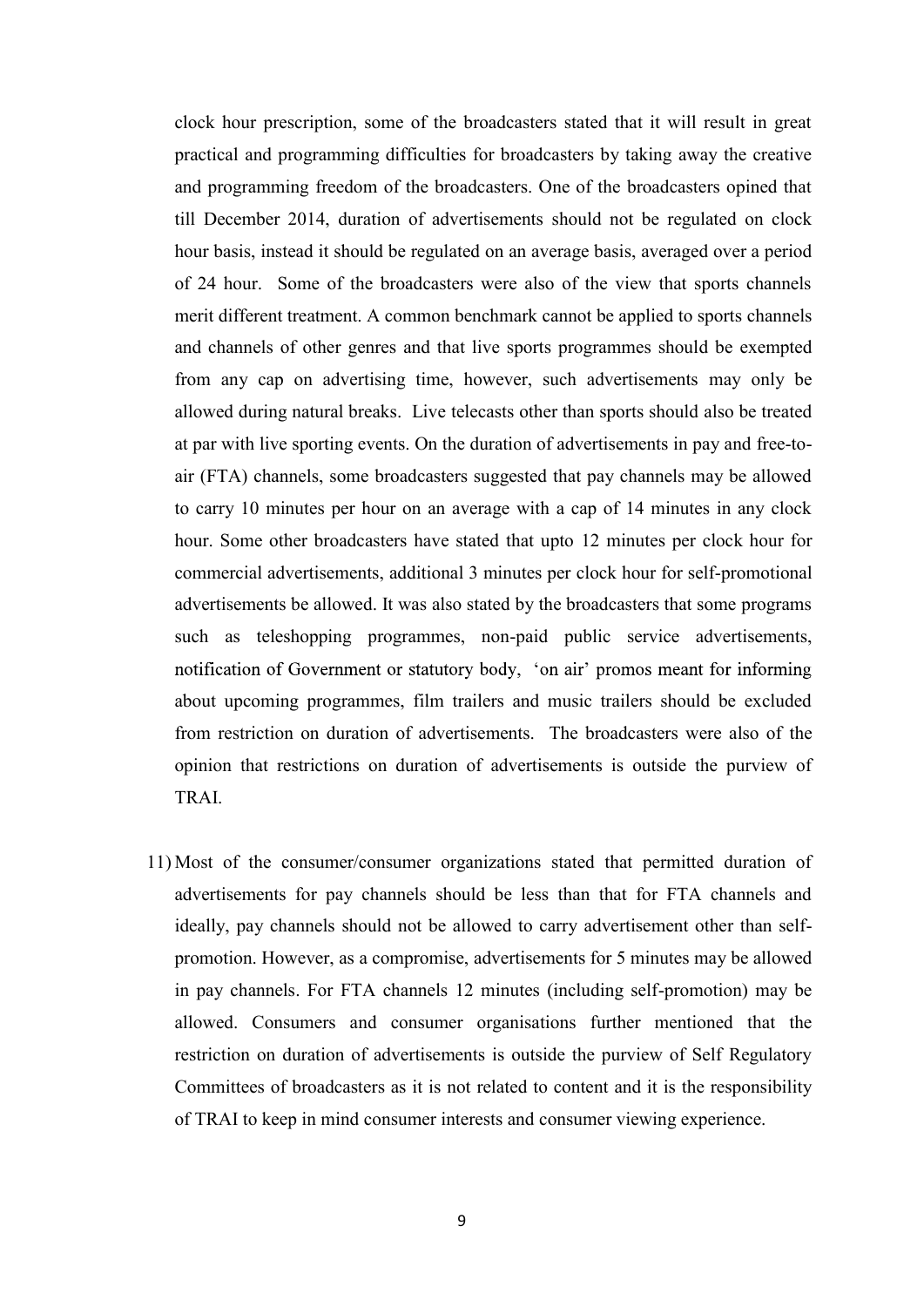- 12) Most of the cable operators/association of cable operators, in their response stated that advertisements should not be allowed in pay channels. Some of the cable operators stated that advertisement time limits should be regulated on clock hour basis. They have also stated that the cable operators should get share from the advertisement revenue of broadcasters. It has further been stated that Pay-per-View, High-Definition (HD) and premium channels should not be allowed to carry advertisements.
- 13) In the meantime, the TRAI had sought the details of duration of advertisements carried by the broadcasters on their TV channels from the Ministry of Information and Broadcasting (MIB). In its response, MIB forwarded a sample report of the Electronic Media Monitoring Centre (EMMC) that validates the widely held perception of rampant breach of permitted duration of advertisements in an hour by a large number of TV channels in brazen disregard to existing rules.
- 14) The manner of calculating the duration of advertisement on per hour basis has been an issue where the stakeholders have different interpretations. From the comments received it emerges that some of the broadcasters have taken the interpretation that restriction, on duration of advertisements, of 12 minutes per hour is to be complied on an average basis, averaged over a period of 24 hours. With this understanding the broadcasters have a tendency to push more and more advertisements during prime time (7 PM to 11 PM) which attracts the highest number of eyeballs, to fetch higher rates for the commercial time slots. This, however, adversely affects the viewing experience of the viewers during the prime time.
- 15) The Electronic Media Monitoring Centre (EMMC) sample report, taken for a very short span of three to five days, relating to violation of sub-rule 7(11), shows that there were frequent violations by a large number of TV channels during the said period. In a particular case, the number of violations, of the said sub-rule, observed within a span of five days of monitoring, was as high as forty. This report clearly establishes that the restriction on duration of advertisements, as specified in sub-rule 7(11) of the CTNR 1994, is to be adhered to in every hour i.e. on a clock hour basis.
- 16) To study the matter further, the Authority called upon on all the broadcasters of pay channels to provide information regarding duration of advertisement on their pay channels during  $7<sup>th</sup>$  to  $10<sup>th</sup>$  February 2013 (4 days) on clock hour basis for 24 hours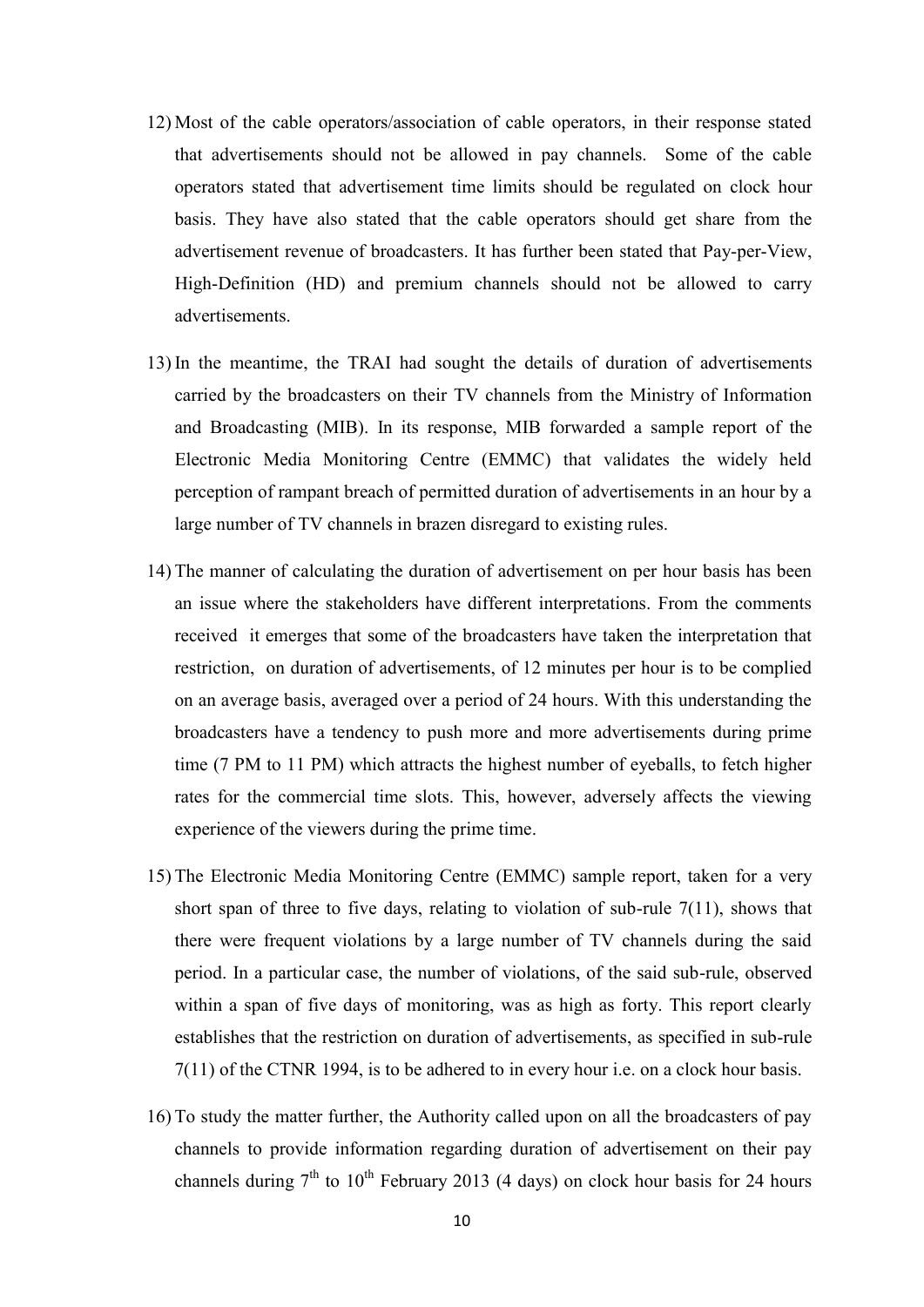of the day beginning from 00:00 hours to 24:00 hours. The data provided by broadcasters of pay channels was analysed and from the analysis, it is clear that these broadcasters are in brazen breach of the existing law (CTNR, 1994) on the subject. Almost in all genres of pay TV channels, a large number of violations occur in a day. The number of violations in a day in some cases is as high as 24 i.e. the norms are violated virtually every hour. Further, it was observed that during peak hours (7 PM to 11 PM), the maximum duration of advertisements carried in pay TV channels in some cases is more than 40 minutes in an hour.

- 17) As far as consumers are concerned, they have to pay for all the subscribed channels, whether it is pay or FTA. Therefore, it is a legitimate expectation on the part of the consumers to get the programmes for which the channel is subscribed rather than it being loaded with advertisements beyond a point. Thus, the prime irritant for the consumer with regard to the advertisements is their excessive time duration in programmes. The Authority is of the view that the issue of excessive advertisements in violation of the existing rules, needs to be addressed for giving a respite to the consumer from onslaught of prolonged duration of advertisements and thereby to enhance his quality of viewing experience of TV channels. Moreover, the provisions in the Cable Television Networks Rules 1994 with regard to the maximum duration of advertisements that can be carried per hour cannot be different for different hours of the day thereby discriminating the consumers' viewing experience depending upon the hour of the day. The Authority is of the view that the restriction on maximum duration of advertisements carried in the programmes of a TV channel, as prescribed in the Cable Television Networks rules is to be effectively enforced on a clock hour basis, to ensure quality of service to the consumers. Keeping this in view, regulation 3 of the principal regulations has been suitably amended.
- 18) It is important to note that the provisions in these regulations do not attempt to disturb the time limit fixed by the Government regarding duration of advertisement i.e. twelve minutes per hour. As discussed earlier, TRAI is responsible to ensure that quality of service to consumer is not compromised and hence these regulations.
- 19) Reporting requirement: In order to ensure quality of service to the consumers by the service providers the Authority is of the view that there should be a proper monitoring mechanism in place. Accordingly, a reporting requirement has been